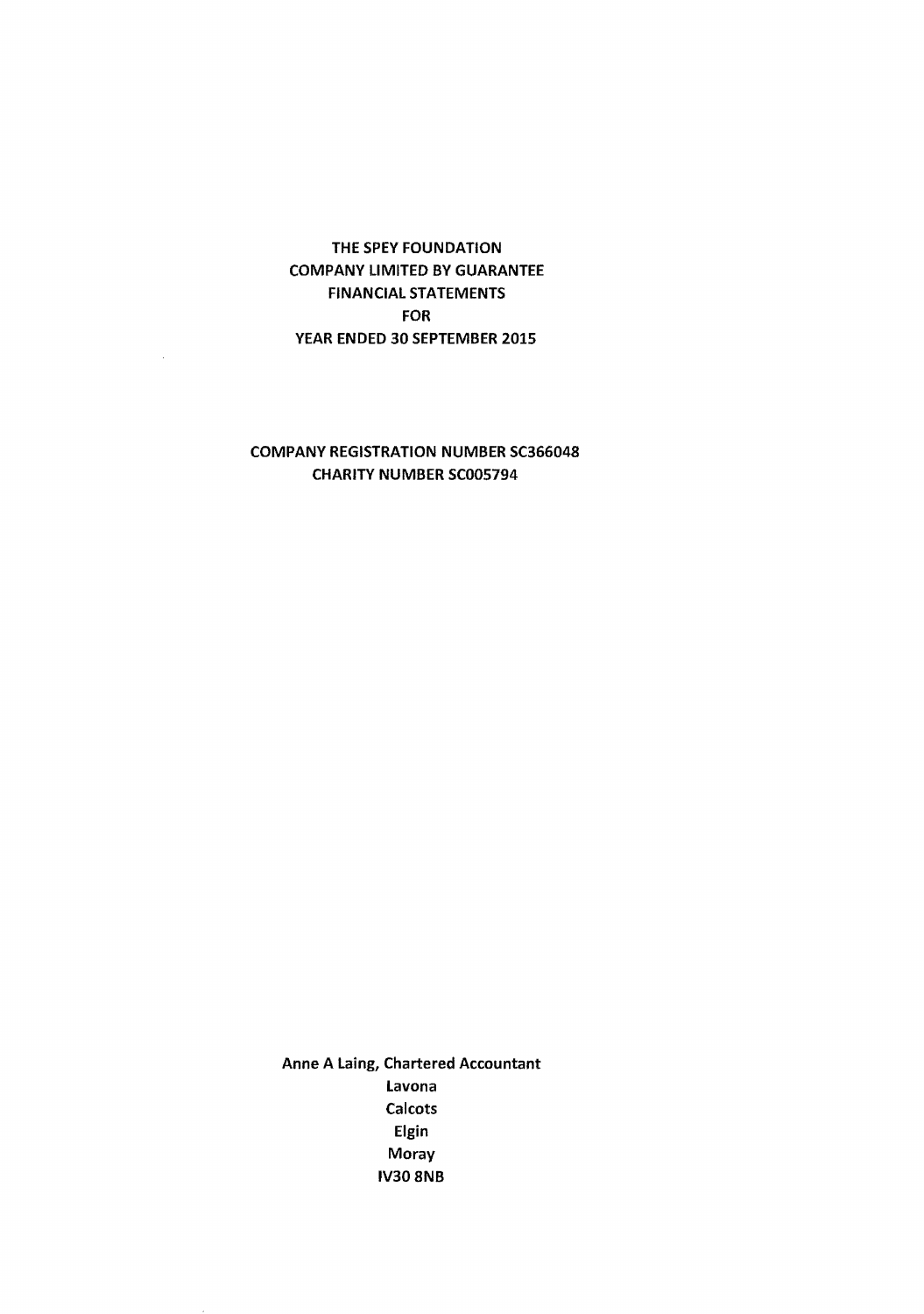$\mathcal{A}^{\mathcal{A}}$ 

| Contents                                                                                | Pages      |
|-----------------------------------------------------------------------------------------|------------|
| Members of the Board and professional advisers                                          | 1          |
| <b>Trustees' Annual Report</b>                                                          | $2$ to 4   |
| Independent Examiner's report to the trustees and members                               | 5          |
| Statement of Financial Activities (incorporating the income and expenditure<br>account) | $6$ to $8$ |
| <b>Balance sheet</b>                                                                    | 9          |
| Notes to the financial statements                                                       | 10 to 13   |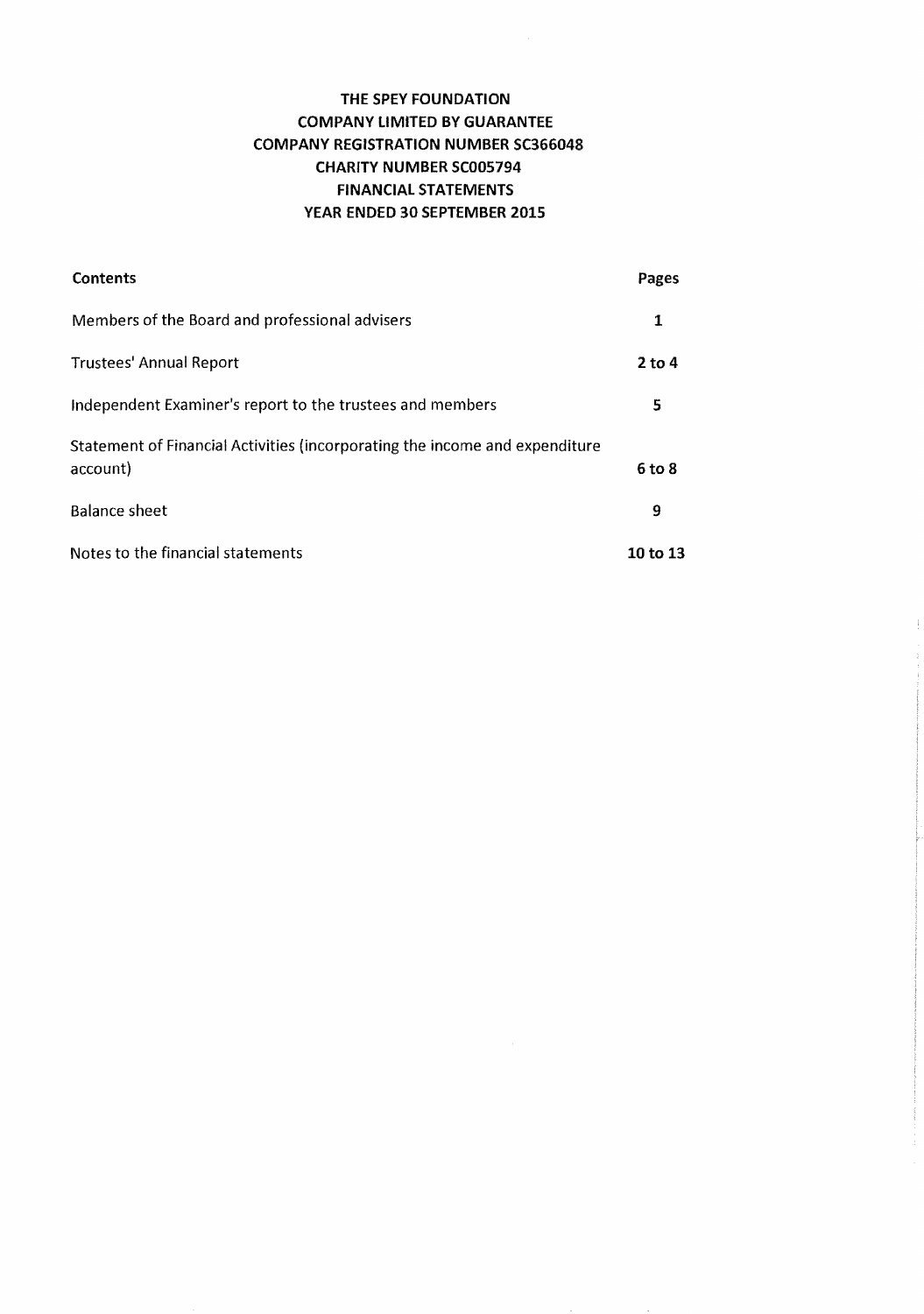# THE SPEY FOUNDATION COMPANY LIMITED BY GUARANTEE COMPANY REGISTRATION NUMBER SC366048 CHARITY NUMBER SC005794

| <b>Registered charity name</b>     | The Spey Foundation                                                                                                        |
|------------------------------------|----------------------------------------------------------------------------------------------------------------------------|
| <b>Charity number</b>              | SC005794                                                                                                                   |
| <b>Company registration number</b> | SC366048                                                                                                                   |
| <b>Registered Office</b>           | 1 Nether Borlum<br>Knockando<br><b>ABERLOUR</b><br><b>AB387SD</b>                                                          |
| <b>Trustees</b>                    | Mr P H R Graham Chair<br>Mr B S Doran<br>Mr A C Gordon Lennox<br>Mr B Shaw<br>Mr D Ferguson<br>Mr S Brand<br>Mr R D Knight |
| Secretary                          | R D Knight                                                                                                                 |
| <b>Independent Examiner</b>        | Anne A. Laing, Chartered Accountant<br>Lavona<br>Calcots<br>Elgin<br>Moray<br><b>IV30 8NB</b>                              |
| <b>Solicitors</b>                  | R & R Urquhart LLP<br>117-121 High Street<br><b>FORRES</b><br><b>IV36 1AB</b>                                              |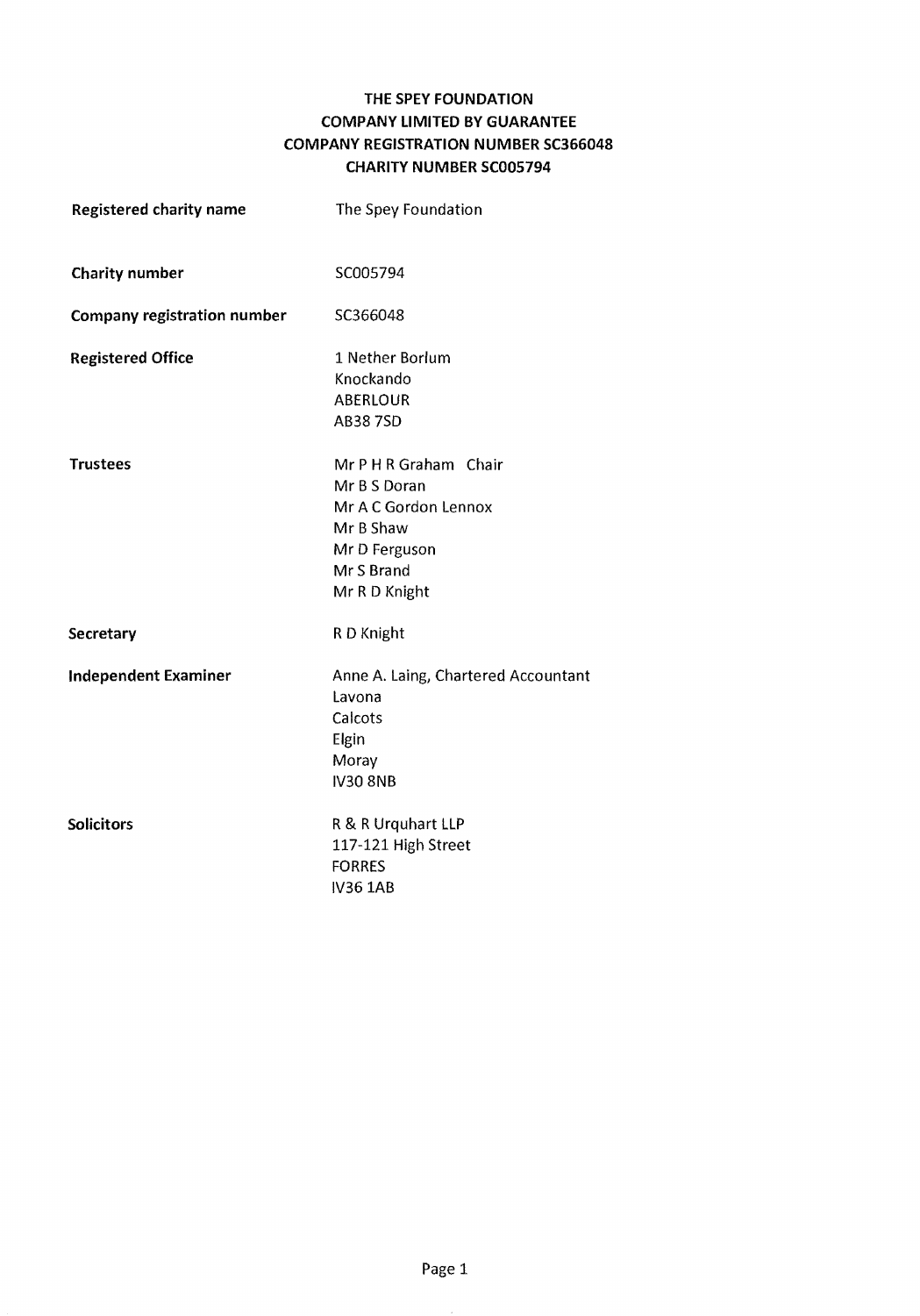## THE TRUSTEES' REPORT

 The trustees have pleasure in presenting their report and the financial statements of the company for the year ended 30 September 2015.

#### REFERENCE AND ADMINISTRATIVE DETAILS

Reference and administrative details are shown in the schedule of members of the board and professional advisers on page 1 of the financial statements.

#### THE TRUSTEES

The trustees who served the charity during the period were as follows:

Mr P H R Graham Chair Mr B S Doran Mr A C Gordon Lennox Mr B Shaw Mr D Ferguson Mr S Brand Mr R D Knight

#### STRUCTURE, GOVERNANCE AND MANAGEMENT Governing document

The Spey Foundation is a charitable company limited by guarantee, incorporated on 24 September 2009. The company was established under a Memorandum of Association which established the objects and powers of the charitable company and is governed under its Articles of Association. In the event of the company being wound up members are required to contribute an amount not exceeding £1.

## Recruitment and Appointment of Trustees

The Spey Fishery Board has the power to nominate and co-opt Trustees in accordance with the Trust Deed.

## Trustee Induction and Training

No specific training is given as the aims and objectives of the charity are set out in the rules.

#### Risk Management

The major risks to which the charity has been exposed have been reviewed. These consist of the ongoing availability of funding for research projects. The Trustees aim to ensure that three months' working capital is retained. The Spey Fishery Board could act as underwriter should the need arise.

#### Organisational Structure

The Spey Foundation staff report to the Spey Foundation Committee (which includes the Trustees) four times per year. Strategic, policy and major financial decisions are taken by the Committee; ongoing daily administrative decisions are delegated to the employed staff.

#### Related Parties

The Spey Foundation works closely with The Spey District Fishery Board to ensure sound fishery management within the District of the River Spey. The Spey Foundation and the Director of The Spey District Fishery Board are co-located.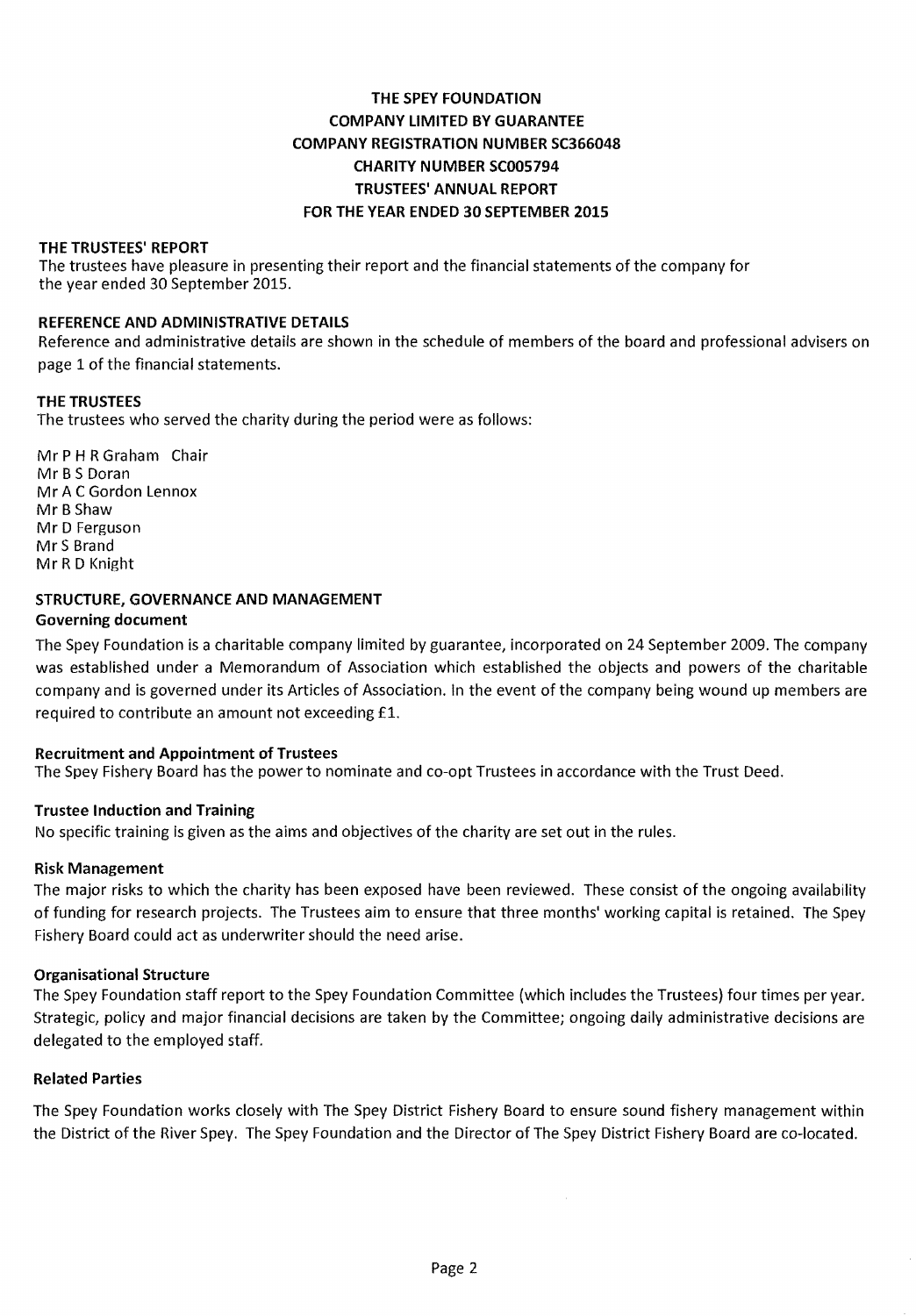# THE SPEY FOUNDATION COMPANY LIMITED BY GUARANTEE COMPANY REGISTRATION NUMBER SC366048 CHARITY NUMBER SC005794 TRUSTEES' ANNUAL REPORT (CONTINUED) FOR THE YEAR ENDED 30 SEPTEMBER 2015

## Wider Network

rhe work of rhe Spey Foundation contributes to the fishery management policies of The Spey District Fishery Board (although the Board is not a charity).

## OBJECTIVES AND ACTIVITIES

The charity's objects are to make grants or loans, with or without interest, out of the income or capital of The Spey Foundation for any purpose which, in the opinion of the Trustees, is intended solely to provide for or advance the study of and research into salmon and other aquatic species in the District of the River Spey, as defined by the Salmon Fisheries (Scotland) Act 1862.

The charity's aims are the provision and advancement of the study of and research into salmon in the District of the River Spey as defined for the purposes of the Salmon Fisheries (Scotland) Act 1862.

The objectives in the year were to provide data on salmonid population distribution, abundance and structure; to provide data on other fish population distribution and abundance; to continue the existing programme offisheries research and to maintain strong educational links to local schools.

The strategies for achieving objectives were to devise, implement and maintain monitoring programmes for salmonid populations and other fish species within the Spey.

The significant activities that contribute to the achievement of objectives for the year were as follows: conduct electro-fishing surveys of the River Spey and its tributaries; install and operate smolt traps on the River Spey and/or its tributaries; collect and analyse adult salmon data sets from the Spey fishery; maintain and complete contract research programmes; maintain Salmon Go To School programme.

During the year the charity received regular voluntary assistance from the River Spey ghillies.

#### ACHIEVEMENTS AND PERFORMANCE

The incoming resources of the charity in the year to 30 September 2015 amounted to £57,786. This is made up of voluntary income of £21,077, investment income of £363 and income from charitable activities of £36,346.

Total expenditure incurred amounted to £58,614 giving a deficit of £828.

Regular reports and briefings are produced for the Trustees who assess the progress of the projects, especially as the contract projects have reporting deadlines to adhere to.

Funds are generally obtained for specific projects and monies allocated accordingly.

The main factor outside the charity's control that is relevant to the achievement of the objectives is the weather. Prolonged periods of bad weather can seriously hamper surveys.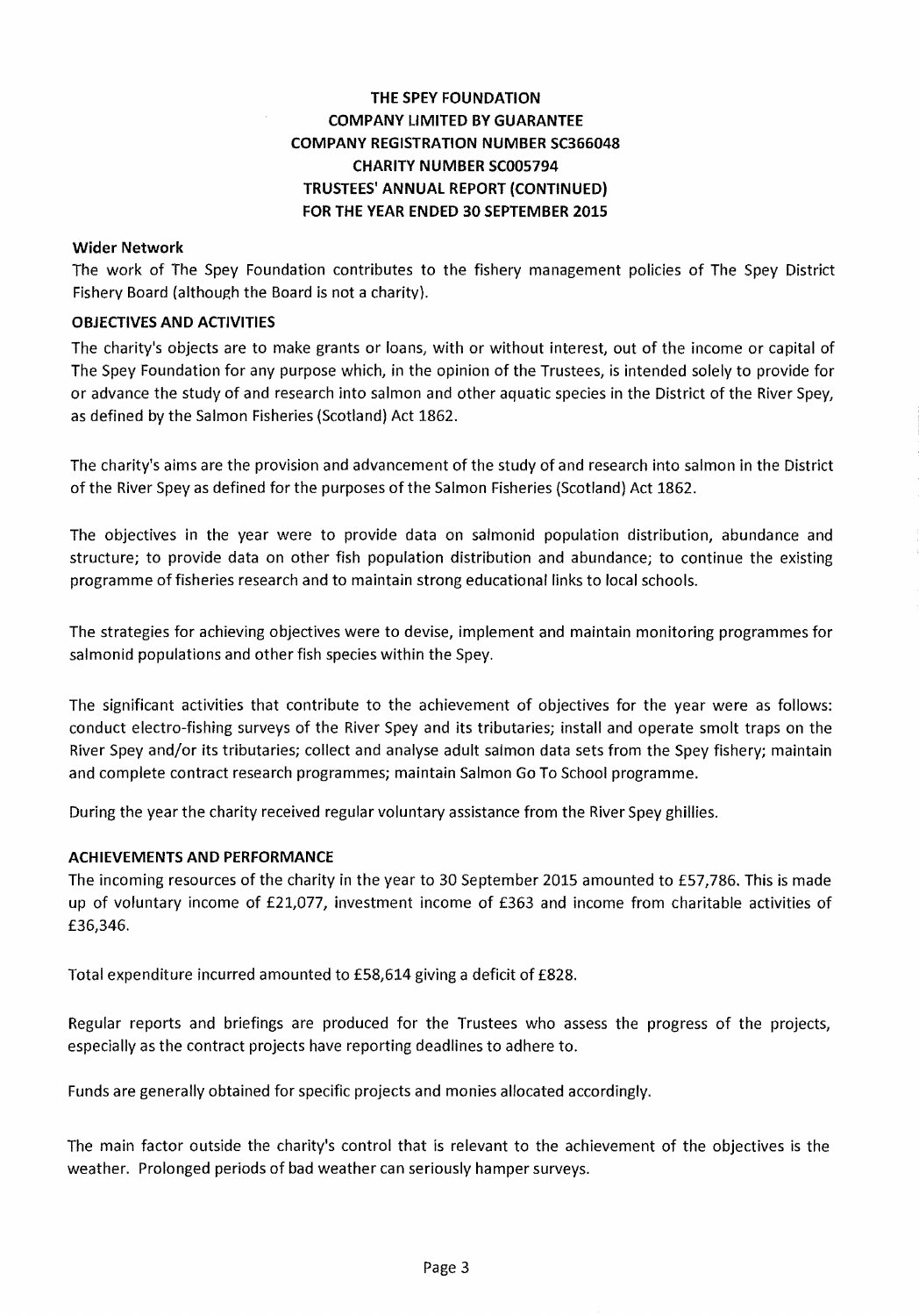# **THE SPEY FOllNDATION COMPANY LIMITED BY GUARANTEE COMPANY REGISTRATION NUMBER SC366048 CHARITY NUMBER SC005794 TRUSTEES' ANNUAL REPORT (CONTINUED) FOR THE YEAR ENDED 30 SEPTEMBER 2015**

## **FINANCIAL REVIEW**

The net assets of The Spey Foundation at the year end are £84,314. This is represented by £29,010 attributable to restricted funds pertaining to ongoing projects in relation to genetic analysis (£20,538) and the Rotary Screw Trap (£8,472) mink audit and pearls in peril. The remaining reserves of £55,304 are unrestricted funds.

#### **PLANS FOR FUTURE PERIODS**

At the current time most key work each year is a continuation of existing monitoring programmes or contract surveys. A Spey Action Plan was developed in succession to the Scottish Government-sponsored fisheries management plan and this identifies key objectives for the future management of the river.

#### **STATEMENT OF DIRECTORS' RESPONSIBILITIES**

The Trustee's who are also directors are responsible for preparing the annual report and the Accounts in accordance with applicable law and regulations.

Company Law requires the Directors to prepare Financial Statements for each financial period. Under the law the Directors have elected to prepare the Accounts in accordance with United Kingdom Generally Accepted Accounting Practice {United Kingdon Accounting Standards and

of the Company and of the profit and loss of the Company for that period. In preparing these Accounts the Directors are required to:

- select suitable accounting policies and then apply them consistently;
- make judgements and estimates that are reasonable and prudent;
- prepare the Financial Statements on the going concern basis unless it is inappropriate to presume that the Company will continue in business.

The Directors are responsible for keeping proper accounting records which disclose with reasonable accuracy at any time the financial position of the Company and to enable them to ensure that the Financial Statements comply with section 221 of the Companies Act 2006. They are also responsible for safe guarding the assets of the Company and hence for taking reasonable steps for the prevention and detection of fraud and other irregularities.

#### **SMALL COMPANIES PROVISIONS**

This report has been prepared in accordance with the provisions for small companies contained in the Companies Act 2006.

Signed by order of the Board

Date............................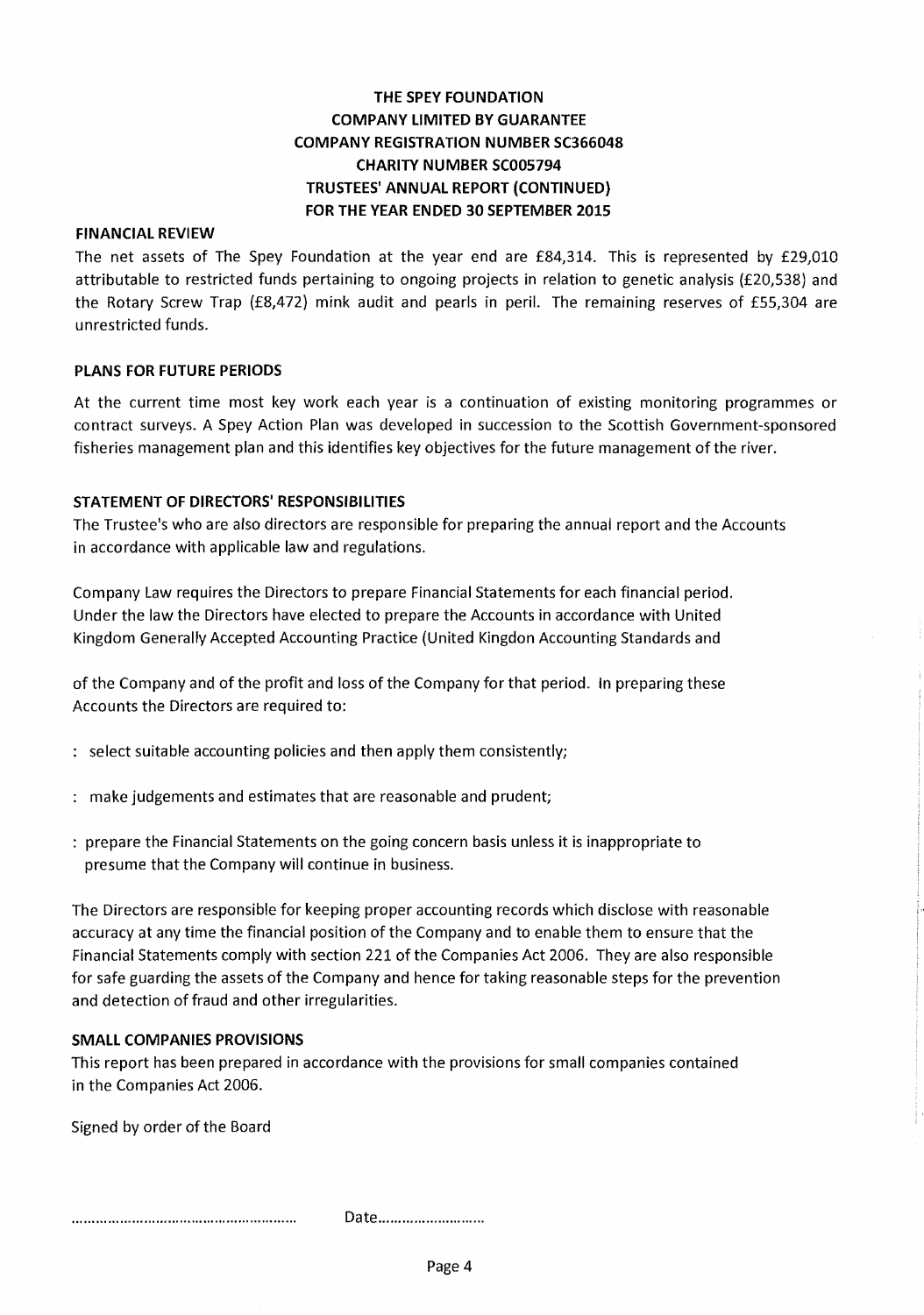## Independent Examiner's Report to the Directors of The Spey Foundation

I report on the Accounts of the Charity for the year ended 30 September 2015 which are set out on pages 7 to 14.

## RESPECTIVE RESPONSIBILITIES OF TRUSTEES AND INDEPENDENT EXAMINER

The charitable company's directors are responsible for the preparation of the accounts in accordance with the terms of the Charities and Trustees Investment (Scotland) Act 2005 and the Charities Accounts (Scotland) Regulations 2006. The charitable company's directors consider that the audit requirement of Regulation 10 (1) (a) to (c) of the Accounts Regulations does not apply. It is my responsibility to examine the accounts as required under section 44 (1) (c) of the Act and to state whether particular matters have come to my attention.

## BASIS OF INDEPENDENT EXAMINER'S STATEMENT

My examination is carried out in accordance with Regulation 11 of the Charities Accounts (Scotland) Regulations 2006. An examination includes a review of the accounting records kept by the charitable company and a comparison of the accounts presented with those records. It also includes consideration of any unusual items or disclosures in the accounts, and seeking explanations from the directors concerning any such matters. The procedures undertaken do not provide all the evidence that would be required in an audit, and consequently I do not express an audit opinion on the view given by the accounts.

## INDEPENDENT EXAMINER'S STATEMENT

In the course of my examination, no matter has come to my attention:

- (1) which gives me reasonable cause to believe that in any material respect the requirements;
	- to keep accounting records in accordance with Section 44(1) (a) of the 2005 Act and Regulation 4 of the 2006 Accounts Regulations, and
	- to prepare accounts which accord with the accounting records and comply with Regulation 8 of the 2006 Accounts Regulation

have not been met, or

(2) to which, in my opinion, attention should be drawn in order to enable a proper understanding of the accounts to be reached.

Anne A. Laing, Chartered Accountant Lavona Calcots Elgin Moray IV30 8NB

Date.........................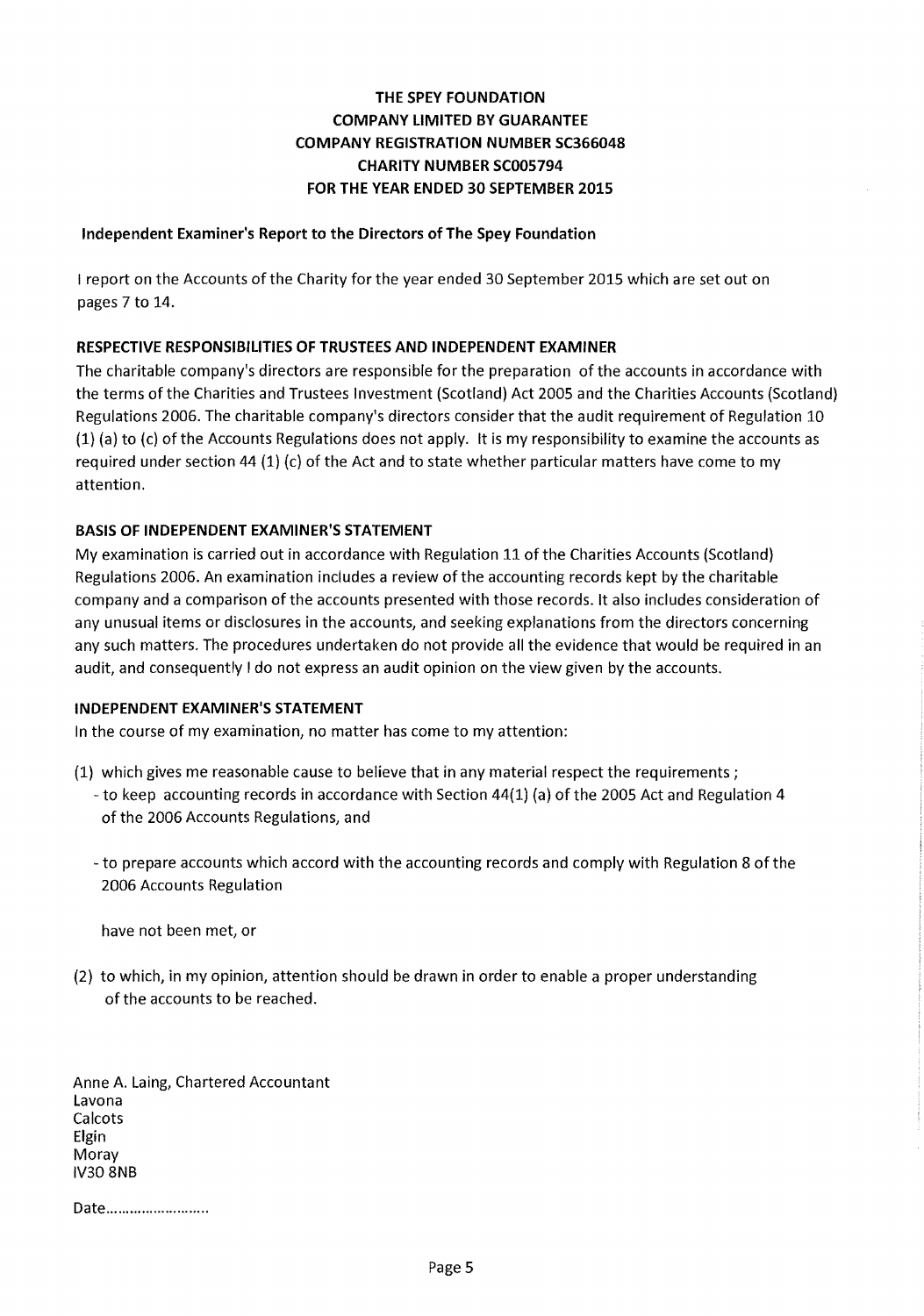# THE SPEY FOUNDATION COMPANY LIMITED BY GUARANTEE COMPANY REGISTRATION NUMBER SC366048 CHARITY NUMBER SC005794 STATEMENT OF FINANCIAL ACTIVITIES FOR THE YEAR ENDED 30 SEPTEMBER 2015

|                                               | Unrestricted | <b>Restricted</b> |           | <b>Total Funds Total Funds</b> |
|-----------------------------------------------|--------------|-------------------|-----------|--------------------------------|
|                                               | <b>Funds</b> | <b>Funds</b>      | 2015      | 2014                           |
|                                               | £            | £                 | £         | £                              |
| <b>Incoming Resources</b>                     |              |                   |           |                                |
| Incoming resources from generated funds:      |              |                   |           |                                |
| Voluntary income                              | 34,395       | 0                 | 34,395    | 31,092                         |
| Investment income                             | 363          | $\Omega$          | 363       | 494                            |
| Incoming resources from charitable activities | 10,950       | 10,127            | 21,077    | 16,236                         |
| Other incoming resources                      | 451          | 1,500             | 1,951     | 150                            |
| <b>Total Incoming Resources</b>               | 46,159       | 11,627            | 57,786    | 47,972                         |
| <b>Resources Expended</b>                     |              |                   |           |                                |
| Costs of generating funds                     |              |                   |           |                                |
| Charitable activities                         | (51, 459)    | (4,755)           | (56, 214) | (58,072)                       |
| Governance costs                              | (2,400)      | 0                 | (2,400)   | (2,890)                        |
| <b>Total Resources Expended</b>               | (53, 859)    | (4, 755)          | (58, 614) | (60,962)                       |
| <b>Net Movement in funds</b>                  | (7,700)      | 6,872             | (828)     | (12,990)                       |
| <b>Reconciliation of Funds</b>                |              |                   |           |                                |
| Total funds brought forward                   | 55,285       | 29,857            | 85,142    | 98,132                         |
| Transfers between funds                       | 7,719        | (7, 719)          | 0         | 0                              |
| <b>Total funds carried forward</b>            | 55,304       | 29,010            | 84,314    | 85,142                         |

The Statement of Financial Activities includes all gains and losses in the year. All incoming resources and resources expended derive from continuing activities.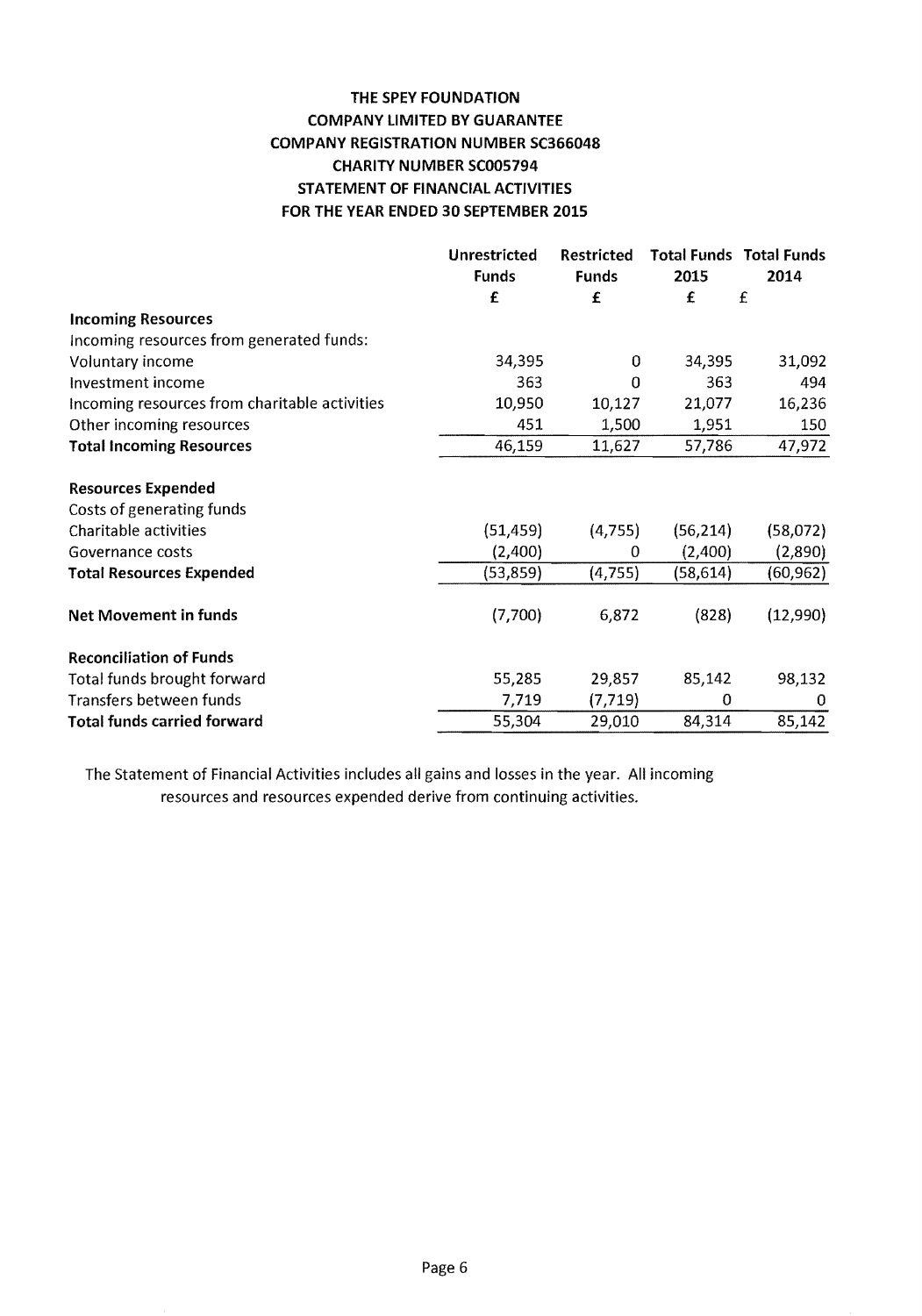# THE SPEY FOUNDATION COMPANY LIMITED BY GUARANTEE COMPANY REGISTRATION NUMBER SC366048 CHARITY NUMBER SC005794 STATEMENT OF FINANCIAL ACTIVITIES (CONTINUED) FOR THE YEAR ENDED 30 SEPTEMBER 2015

|                                                            | Unrestricted | <b>Restricted</b> |        | <b>Total Funds Total Funds</b> |
|------------------------------------------------------------|--------------|-------------------|--------|--------------------------------|
|                                                            | <b>Funds</b> | <b>Funds</b>      | 2015   | 2014                           |
| <b>Incoming Resources</b>                                  |              |                   |        |                                |
| <b>Voluntary Income</b>                                    | $\mathbf f$  | £                 | £      | £                              |
| <b>Fishspey Bookings</b>                                   | 0            | 0                 | 0      | 55                             |
| Rotary Smolt trap and trailer donated                      | 0            | $\mathbf 0$       | 0      | 10,166                         |
| <b>RAFTS - SMI Audit</b>                                   | 0            | 10,127            | 10,127 | 10,871                         |
| Sponsorship                                                | 10,950       | 0                 | 10,950 | 10,000                         |
|                                                            | 10,950       | 10,127            | 21,077 | 31,092                         |
|                                                            |              |                   |        |                                |
| <b>Investment Income</b>                                   |              |                   |        |                                |
| Bank interest receivable                                   | 363          | 0                 | 363    | 494                            |
|                                                            |              |                   |        |                                |
| <b>Incoming resources from Charitable Activities</b>       |              |                   |        |                                |
| Small contracts                                            | 17,111       | 0                 | 17,111 | 9,348                          |
| Work relating to windfarms                                 | 17,284       | $\bf{0}$          | 17,284 | 6,888                          |
|                                                            | 34,395       | $\mathbf 0$       | 34,395 | 16,236                         |
| <b>Other Incoming resources from Charitable Activities</b> |              |                   |        |                                |
| Miscellaneous income                                       | 451          | 1,500             | 1,951  | 150                            |
| <b>Total Incoming Resources</b>                            | 46,159       | 11,627            | 57,786 | 47,972                         |
|                                                            |              |                   |        |                                |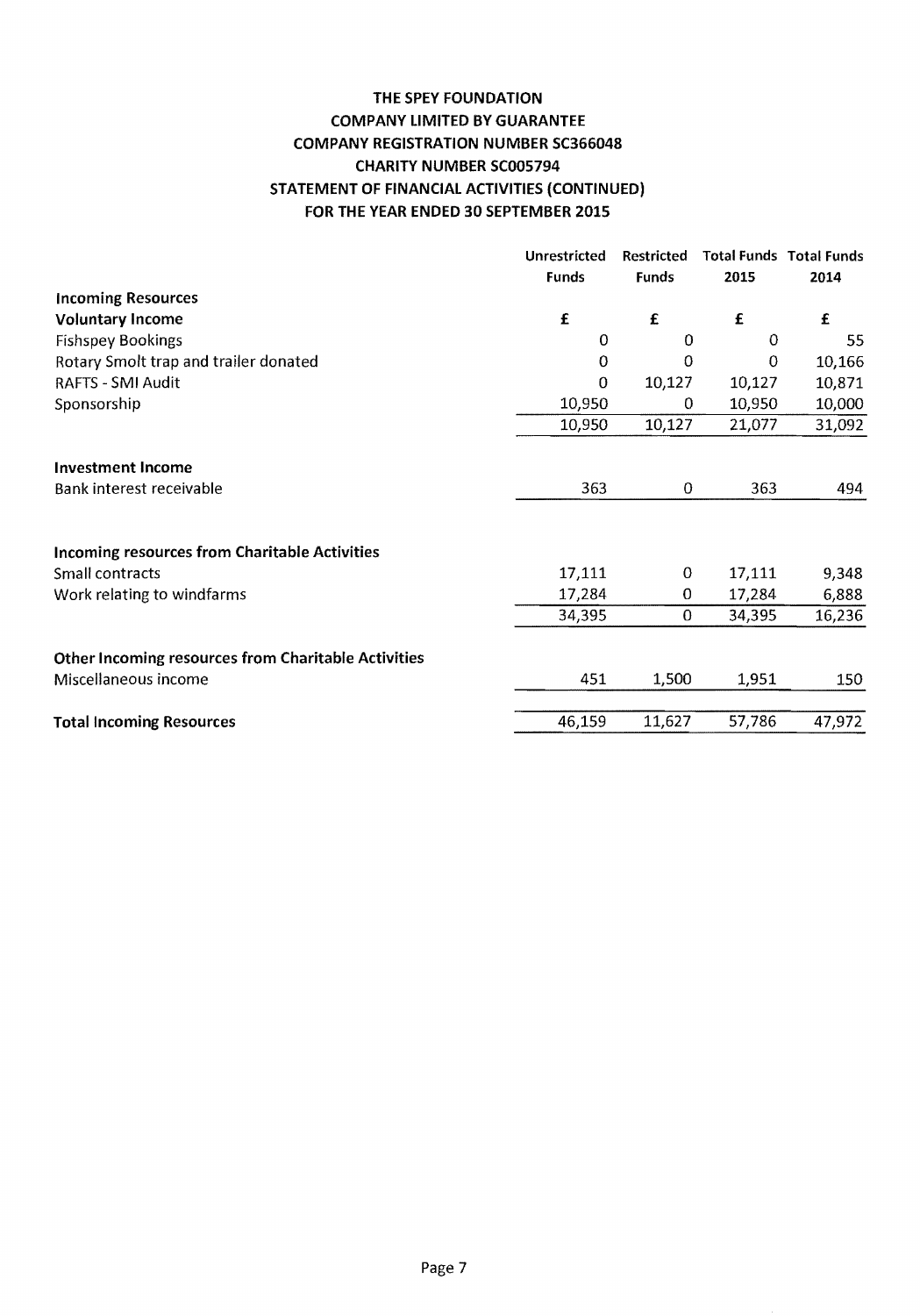# **THE SPEY FOUNDATION COMPANY LIMITED BY GUARANTEE COMPANY REGISTRATION NUMBER SC366048 CHARITY NUMBER SC005794 STATEMENT OF FINANCIAL ACTIVITIES (CONTINUED) FOR THE YEAR ENDED 30 SEPTEMBER 2015**

|                                  | Unrestricted<br>2015 | <b>Restricted</b><br>2015 | <b>Total Funds</b><br>2015 | <b>Total Funds</b><br>2014 |
|----------------------------------|----------------------|---------------------------|----------------------------|----------------------------|
| <b>Resources Expended</b>        | £                    | £                         | £                          | £                          |
| <b>Cost of Generating Funds</b>  |                      |                           |                            |                            |
| General running                  | 36,967               | 1,500                     | 38,467                     | 29,263                     |
| Spey Research Projects - General | 3,899                | 0                         | 3,899                      | 6,987                      |
| <b>Rotary Screw Traps</b>        | 0                    | 847                       | 847                        | 2,524                      |
| <b>Wind Farms</b>                | 9,053                | 0                         | 9,053                      | 6,131                      |
| SMI Audit/Initiative             | 0                    | 2,408                     | 2,408                      | 4,248                      |
| Pearls in Peril                  | 0                    | 0                         | 0                          | 2,219                      |
| <b>MORL Project</b>              | 0                    | 0                         | 0                          | 844                        |
| <b>Tagging Project</b>           | 0                    | 0                         | 0                          | 741                        |
| <b>Schools and Education</b>     | 1,540                | 0                         | 1,540                      | 4,268                      |
| Rotary smolt trap                | $\circ$              | 0                         | 0                          | 847                        |
|                                  | 51,459               | 4,755                     | 56,214                     | 58,072                     |
| <b>Governance Costs</b>          |                      |                           |                            |                            |
| <b>Accounting fees</b>           | 2,400                | 0                         | 2,400                      | 2,890                      |
|                                  | 2,400                | $\theta$                  | 2,400                      | 2,890                      |
| <b>Total Resources Expended</b>  | 53,859               | 4,755                     | 58,614                     | 60,962                     |
| Net incoming resources for year  | (7,700)              | 6,872                     | (828)                      | (12,990)                   |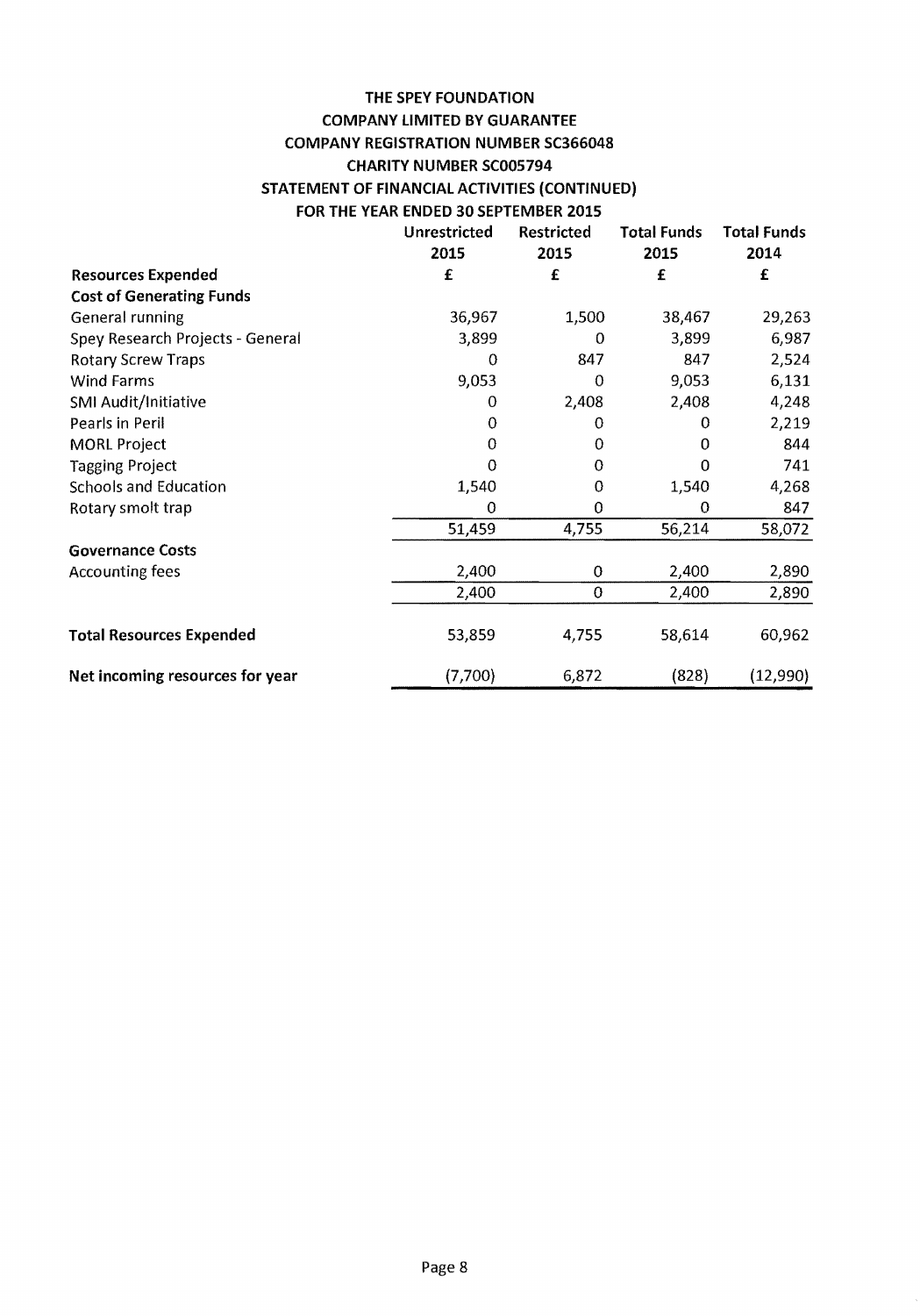|                                       |             | 2015      | 2014      |
|---------------------------------------|-------------|-----------|-----------|
|                                       | <b>Note</b> | £         | £         |
| <b>FIXED ASSETS</b>                   |             |           |           |
| Tangible assets                       | 5           | 13,860    | 20,653    |
| <b>CURRENT ASSETS</b>                 |             |           |           |
| Debtors                               | 6           | 4,817     | 7,246     |
| Cash at bank and in hand              |             | 80,278    | 72,358    |
|                                       |             | 85,095    | 79,604    |
| <b>CREDITORS: amounts falling due</b> |             |           |           |
| within one year                       | 7           | (14, 641) | (15, 115) |
| <b>NET CURRENT ASSETS</b>             |             | 70,454    | 64,489    |
| TOTAL ASSETS LESS CURRENT LIABILITIES |             | 84,314    | 85,142    |
| <b>FUNDS</b>                          | 10          |           |           |
| Restricted income funds               |             | 29,010    | 29,857    |
| Unrestricted income funds             |             | 55,304    | 55,285    |
| <b>TOTAL FUNDS</b>                    |             | 84,314    | 85,142    |
|                                       |             |           |           |

The trustees are satisfied that the charitable company is entitled to exemption from the provisions of the Companies Act 2006 (the Act) relating to the audit of the financial statements for the year by virtue of section 477, and that no member or members have requested an audit pursuant to section 476 of the Act.

The trustees acknowledge their responsibilities for:

(i) ensuring that the charitable company keeps adequate accounting records which comply with section 386 of the Act, and

(ii) preparing financial statements which give a true and fair view of the state of affairs of the charitable company as at the end of the financial year and of its profit or loss for the financial year in accordance with the requirements of section 393, and which otherwise comply with the requirements of the Act relating to financial statements, so far as applicable to the charitable company.

These financial statements have been prepared in accordance with the special provisions for small companies under part 15 of the Companies Act 2006 and with the Financial Reporting Standard for Smaller Entities (effective April 2008).

These financial statements were approved by the members of the committee on .......................................... and are signed on their behalf by:

The notes on pages 10 to 13 form part of these financial statements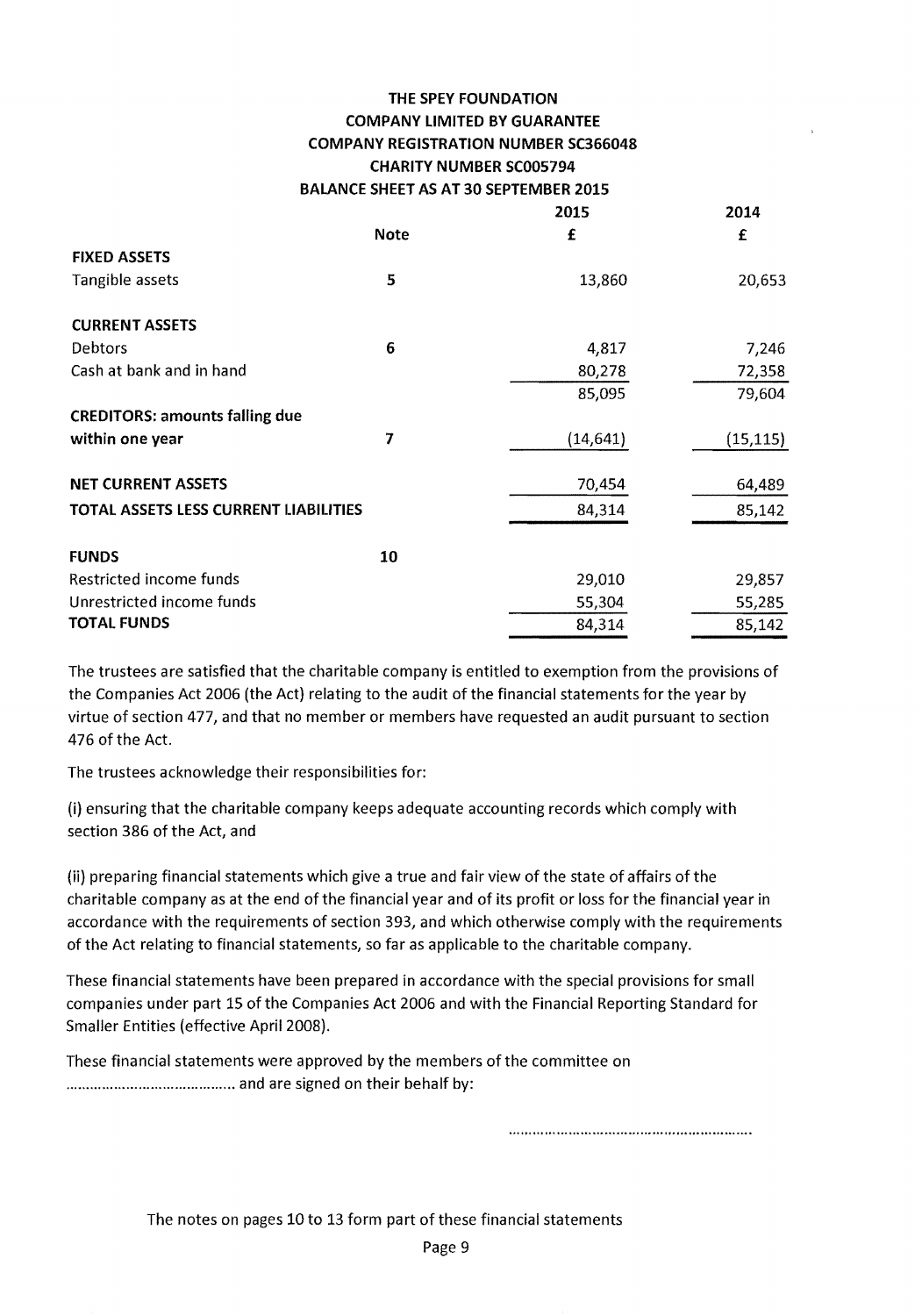## Notes to the Financial Statements

#### 1 Accounting Policies

## Basis of Accounting

The Accounts have been prepared on the historical cost basis of accounting and in accordance with the Charities Accounts (Scotland) Regulations, the Statement of Recommended Practice - Accounting and Reporting by Charities and the Financial Reporting Standards for Smaller Entities (effective April 2008).

## Income

Income is included in the year in which the charity is entitled to receipt. Grants from the Government and other agencies have been included as income in furtherance of the charity's objects in the Statement of Financial Activities.

## Expenditure

Resources expended are recognised in the period in which they are incurred. All costs have been directly attributed to one of the functional categories of resources in the Statement of Financial Activities.

## Fixed Assets

All fixed assets are initially recorded at cost.

## Depreciation

Depreciation is calculated so as to write off the cost of an asset, less its estimated residual value, over the useful economic life of that asset as follows:

| Propery Improvements             | 10 years      |
|----------------------------------|---------------|
| Equiopment (including computers) | 5 and 3 years |

#### Grants Received

Grants received in respect of revenue items are credited to the income and expenditure account in the year in which they accrue.

#### Funds

The nature and purpose of each fund is explained in note 10.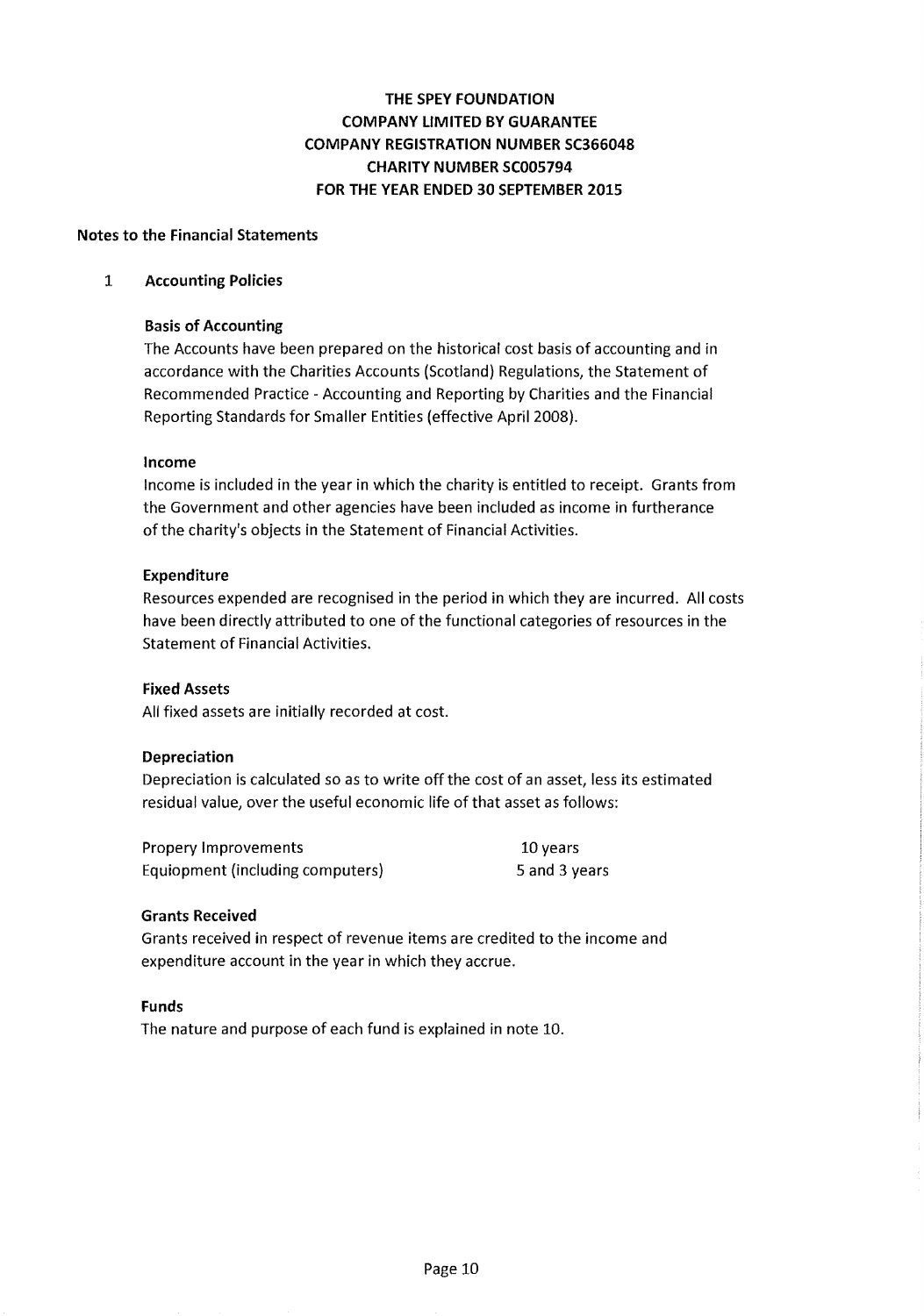## **Notes to the Financial Statements (continued)**

|   |                                    | 2015  | 2014  |
|---|------------------------------------|-------|-------|
| 2 | <b>Net Movement of Funds</b>       | f     | £     |
|   | The net movement of funds includes |       |       |
|   | Depreciation of owned fixed assets | 6.793 | 7.136 |

## 3 **Accounting and Independent Examiner Services**

Note that the Independent Examiners also provide additional services and have been engaged to prepare these financial statements prior to carrying out their examination and preparation of monthly payroll.

## **4 Particulars of Employees**

|                                                | 2015  | 2014  |
|------------------------------------------------|-------|-------|
| The aggregate payroll costs of the above were: |       |       |
| <b>Wages and Salaries</b>                      | 3,838 | 3.750 |
| <b>Social Security Costs</b>                   | 0     | 243   |
|                                                | 3,838 | 3,993 |

In both 2014 and 2015 there was one seasonal employee who worked from July to September.

No employee received remuneration amounting to more than £60,000 in the year 2014 (nil)

Directors do not receive a remuneration.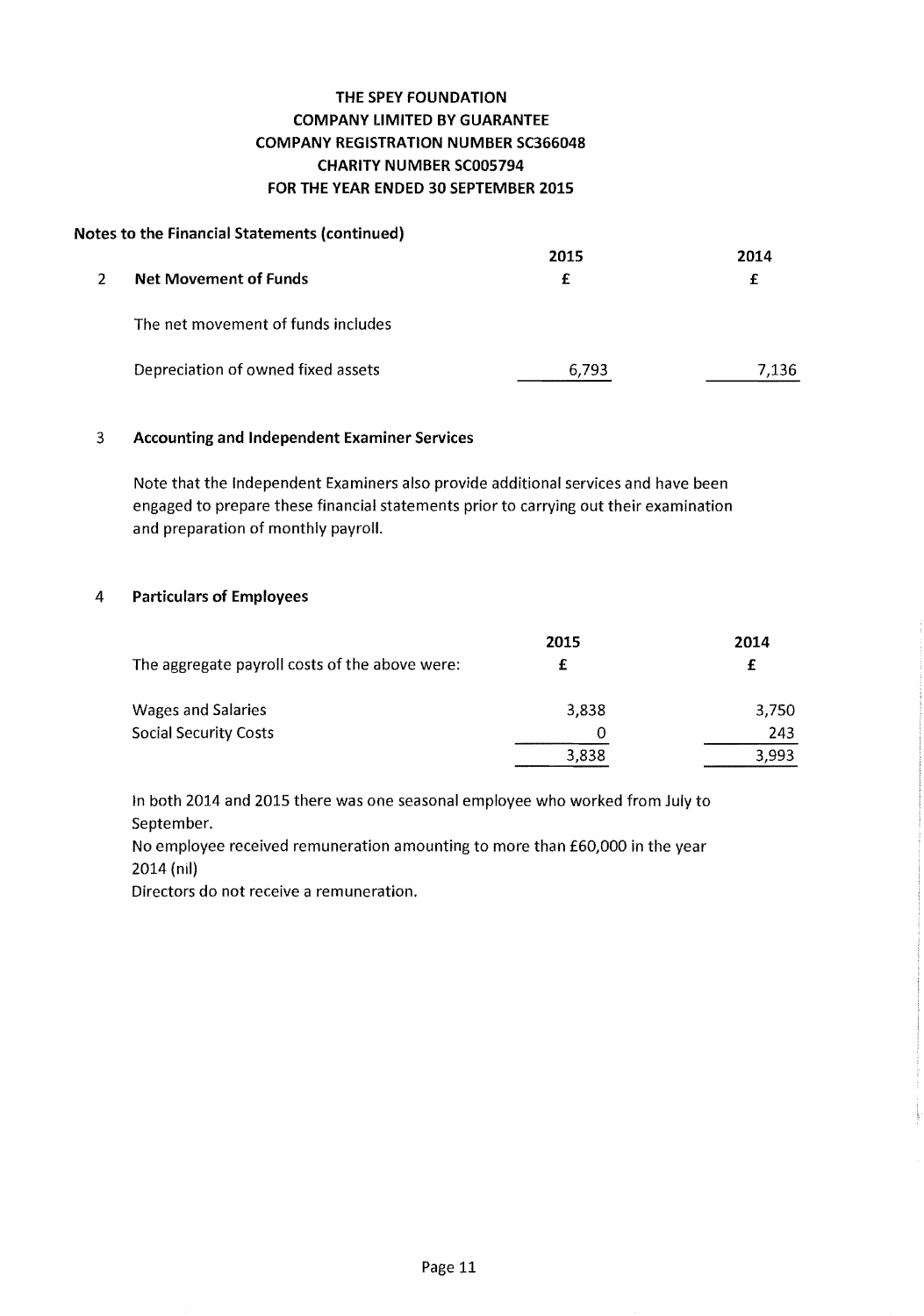## Notes to the Financial Statements (continued)

5 Tangible Fixed Assets

|   |                                                | Property               |          |             |
|---|------------------------------------------------|------------------------|----------|-------------|
|   |                                                | Improvement: Equipment |          | Total       |
|   |                                                | £                      | £        | $\mathbf f$ |
|   | At 1 October 2014                              | 3,290                  | 37,162   | 40,452      |
|   | At 30 September 2015                           | 3,290                  | 37,162   | 40,452      |
|   | Depreciation                                   |                        |          |             |
|   | At 1 October 2014                              | 800                    | 18,999   | 19,799      |
|   | Charge for the year                            | 329                    | 6,464    | 6,793       |
|   | At 30 September 2015                           | 1,129                  | 25,463   | 26,592      |
|   | Net Book Value at 30 September 2015            | 2,161                  | 11,699   | 13,860      |
|   | Net Book Value at 30 September 2014            | 2,490                  | 18,163   | 20,653      |
|   |                                                |                        | 2015     | 2014        |
|   |                                                |                        | £        | £           |
| 6 | Debtors: Amounts falling due within one year   |                        |          |             |
|   | Debtors                                        |                        | 4817     | 3,019       |
|   | Prepayments                                    |                        | $\Omega$ | 4,227       |
|   |                                                |                        | 4,817    | 7,246       |
| 7 | Creditors: Amounts falling due within one year |                        |          |             |
|   | PAYE and social security                       |                        | 139      | 686         |
|   | Spey District Fishery Board balance            |                        | 6773     | 9349        |
|   | <b>Other Creditors</b>                         |                        | 0        | 183         |
|   | <b>Accruals</b>                                |                        | 7,729    | 4,897       |
|   |                                                |                        | 14,641   | 15,115      |

## 8 Taxation

The Company is approved as a Charity by the Inland Revenue and there is no liability to Corporation Tax, accordingly.

## 9 Share Capital/Company Limited by Guarantee

The Company is limited by guarantee and therefore has no share capital. The guarantee liability of each member is limited to £1.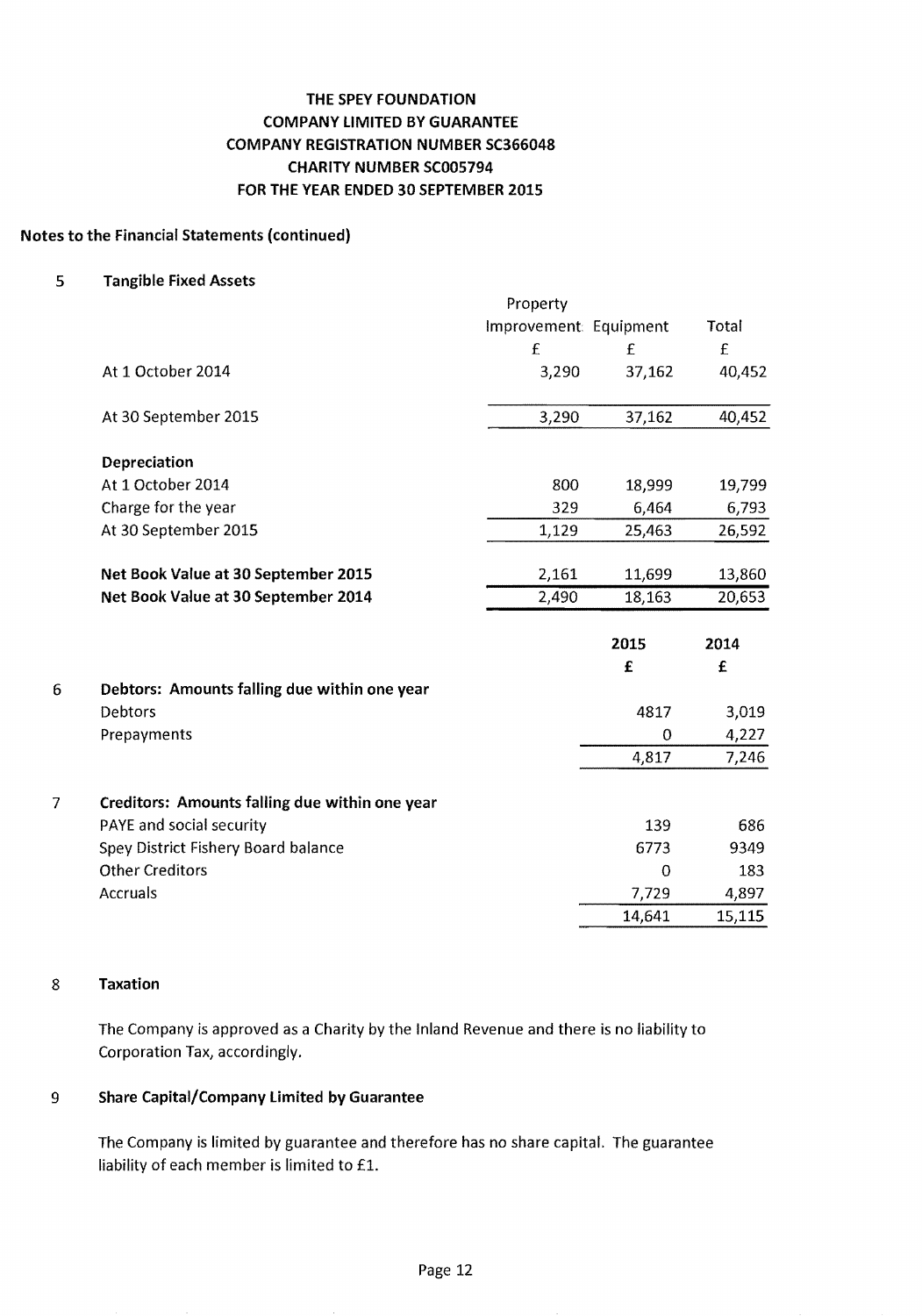## **Notes to the Financial Statements (continued)**

# 10 **Funds**

**Restricted Funds** 

|                           | <b>Balance at</b><br>01/10/2014 | Incoming<br>resources<br>£ | Outgoing<br>resources<br>£ | <b>Balance at</b><br>30/09/2015 |
|---------------------------|---------------------------------|----------------------------|----------------------------|---------------------------------|
| Project                   | 20,538                          | 11,627                     | (11, 627)                  | 20,538                          |
| Rotary smolt trap         | 9,319                           |                            | (847)                      | 8,472                           |
|                           | 29,857                          | 11,627                     | (12, 474)                  | 29,010                          |
| <b>Unrestricted Funds</b> |                                 |                            |                            |                                 |
| <b>General Funding</b>    | 55,285                          | 46,159                     | (46, 140)                  | 55,304                          |
|                           |                                 |                            |                            |                                 |
| <b>Total Funds</b>        | 85,142                          | 57,786                     | (58, 614)                  | 84,314                          |

 $\hat{\mathcal{A}}$